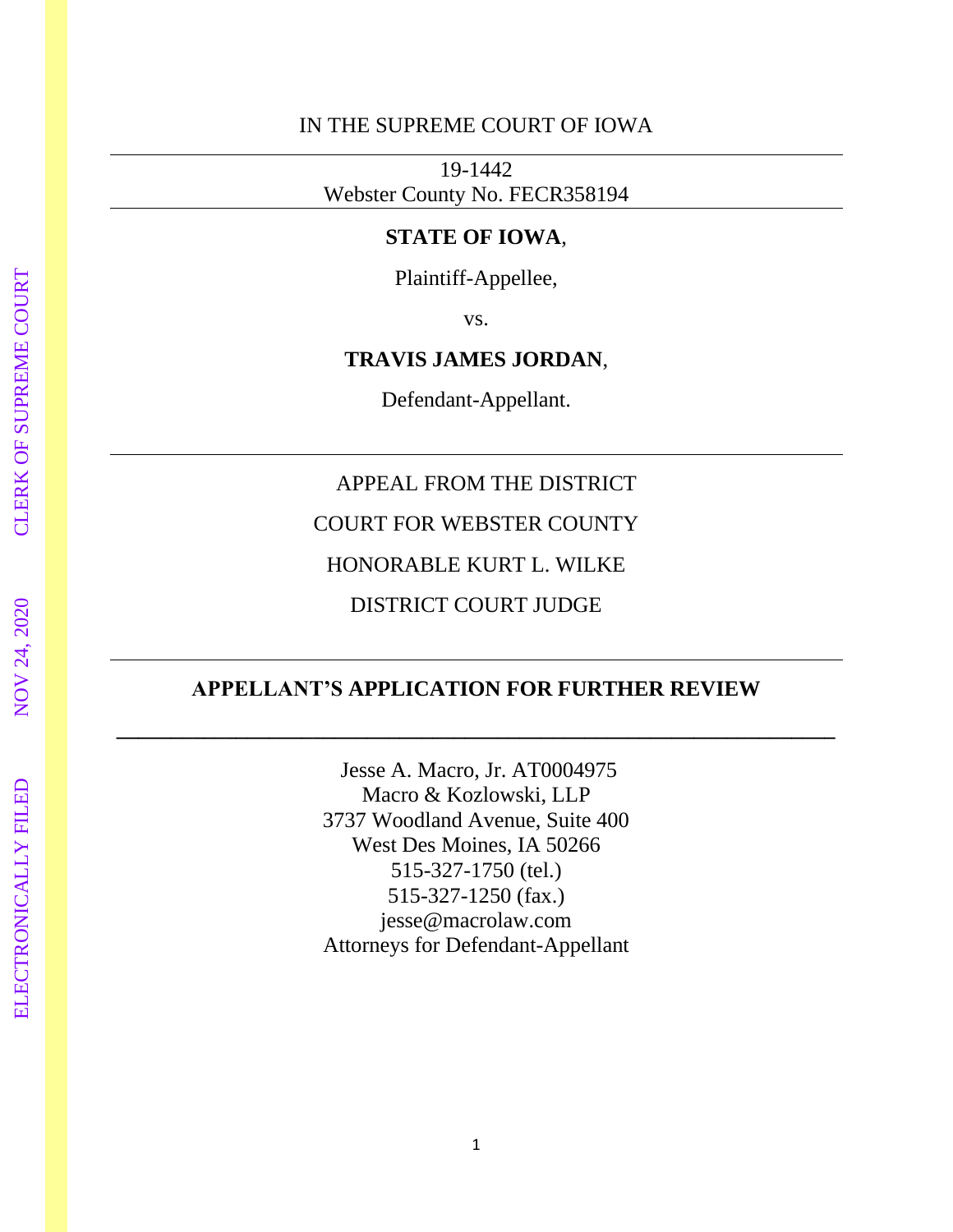### **QUESTIONS PRESENTED FOR FURTHER REVIEW**

Did the Iowa Court of Appeals err in dismissing Appellant's appeal by finding claims of due process violations by the State were not preserved, and are thus ineffective assistance of counsel claims that must be raised in a PCR?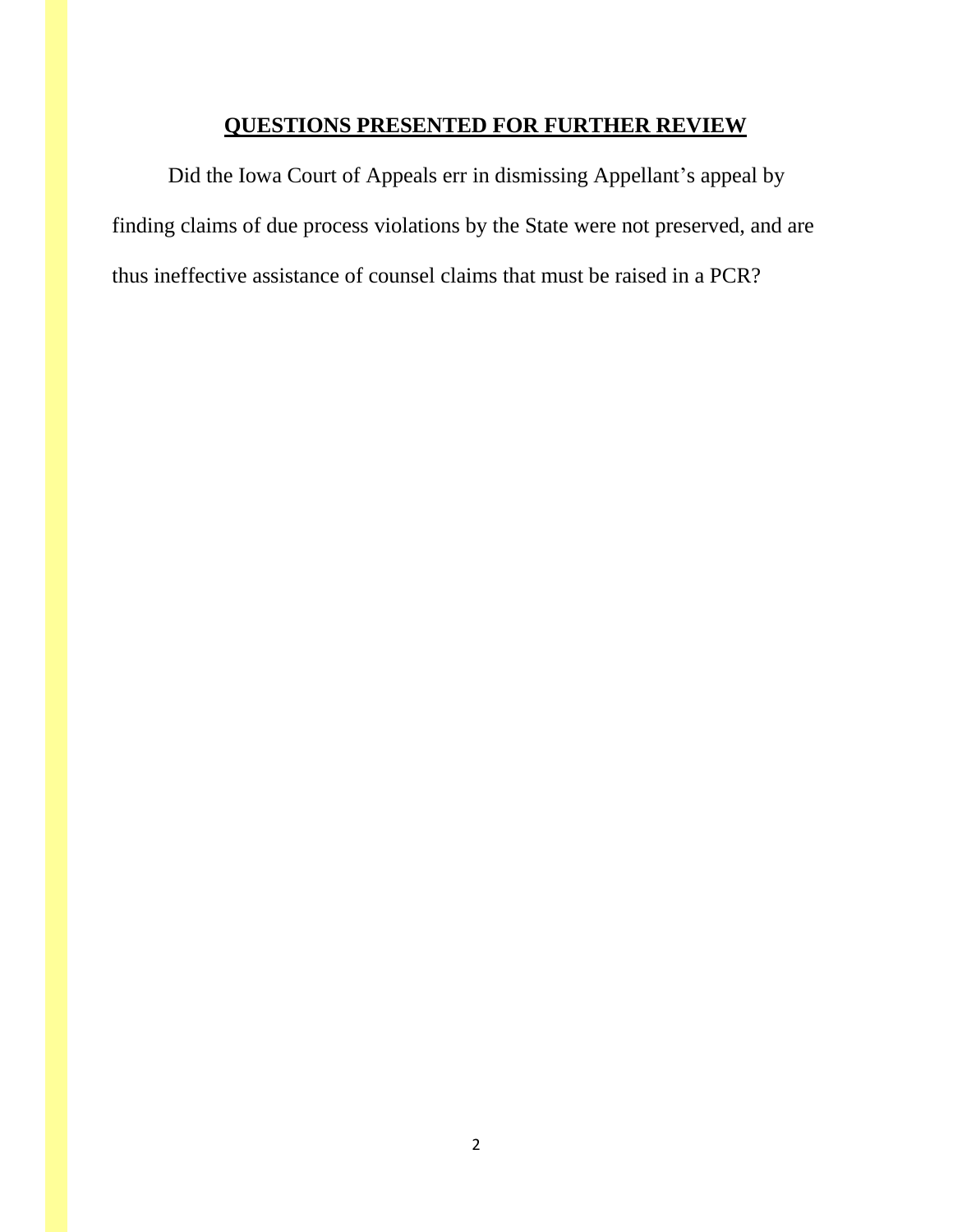### **TABLE OF CONTENTS**

| Cases: | Page: |
|--------|-------|
|        |       |
|        |       |
|        |       |
|        |       |
|        |       |
|        |       |
|        |       |
|        |       |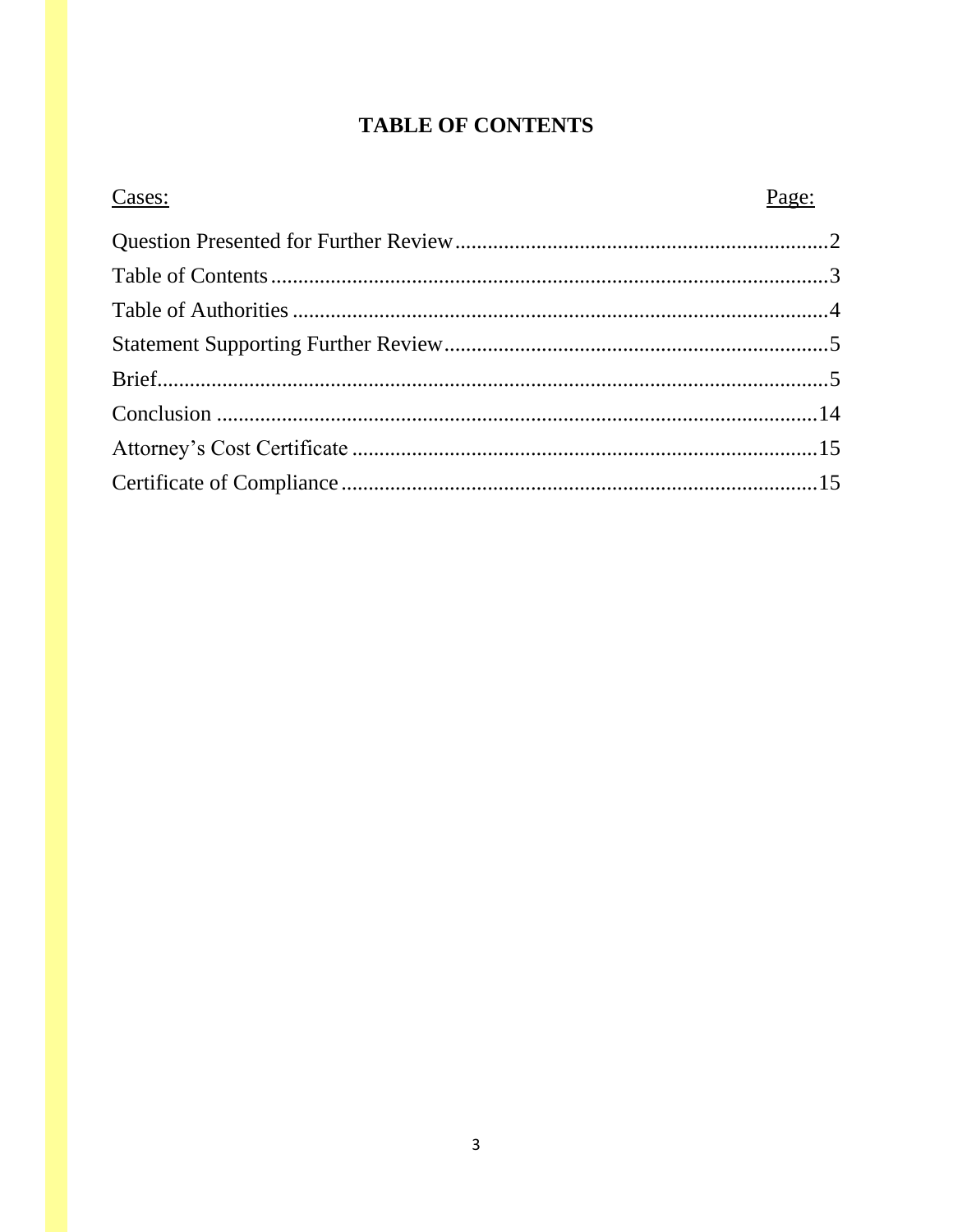### **TABLE OF AUTHORITIES**

### **Cases: Page:**

## **Statutes and Court Rules**: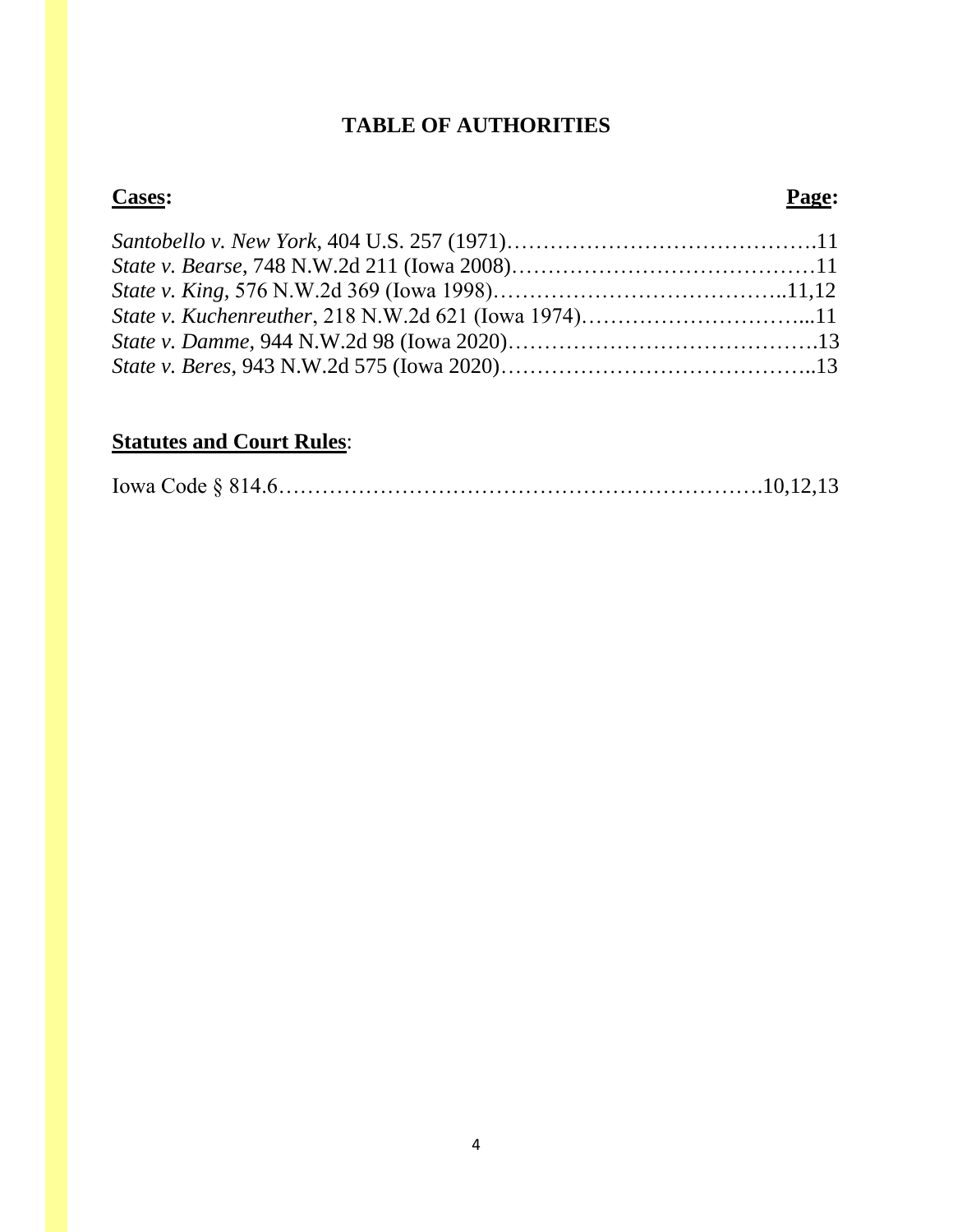#### **STATEMENT SUPPORTING FURTHER REVIEW**

Further review should be granted because the Iowa Court of Appeals erred in determining that the Appellant's appeal was an ineffective assistance of counsel claim in nature. Appellant's claims were that the State of Iowa violated his due process rights when it breached the plea agreement at sentencing, and the record was clear enough to find a plain error even though the breach was not objected to.

Further review should be granted by the Iowa Supreme Court.

#### **BRIEF**

#### **Procedural Background:**

On September 27, 2018 the State filed a Trial Information charging Travis Jordan with burglary in the third degree in violation of Iowa Code § 713.1, a Class D Felony, and possession of burglar tools in violation of Iowa Code § 713.7, an Aggravated Misdemeanor. (Trial Information, App. p. 6) On October 22, 2018, Jordan entered into a plea agreement with the State, and ultimately pleaded to Count I of the Trial Information, burglary in the third degree. (Plea Hearing Tr. p. 2, Line 8-20) There was no written plea agreement and the entirety of the plea agreement was orally entered in the record on October 22, 2018. (Plea Hearing Tr. p. 2, Line 8- 20)The plea agreement was that Jordan would plead guilty to Count I, burglary in the third degree, the State would dismiss Count II, Jordan would be released on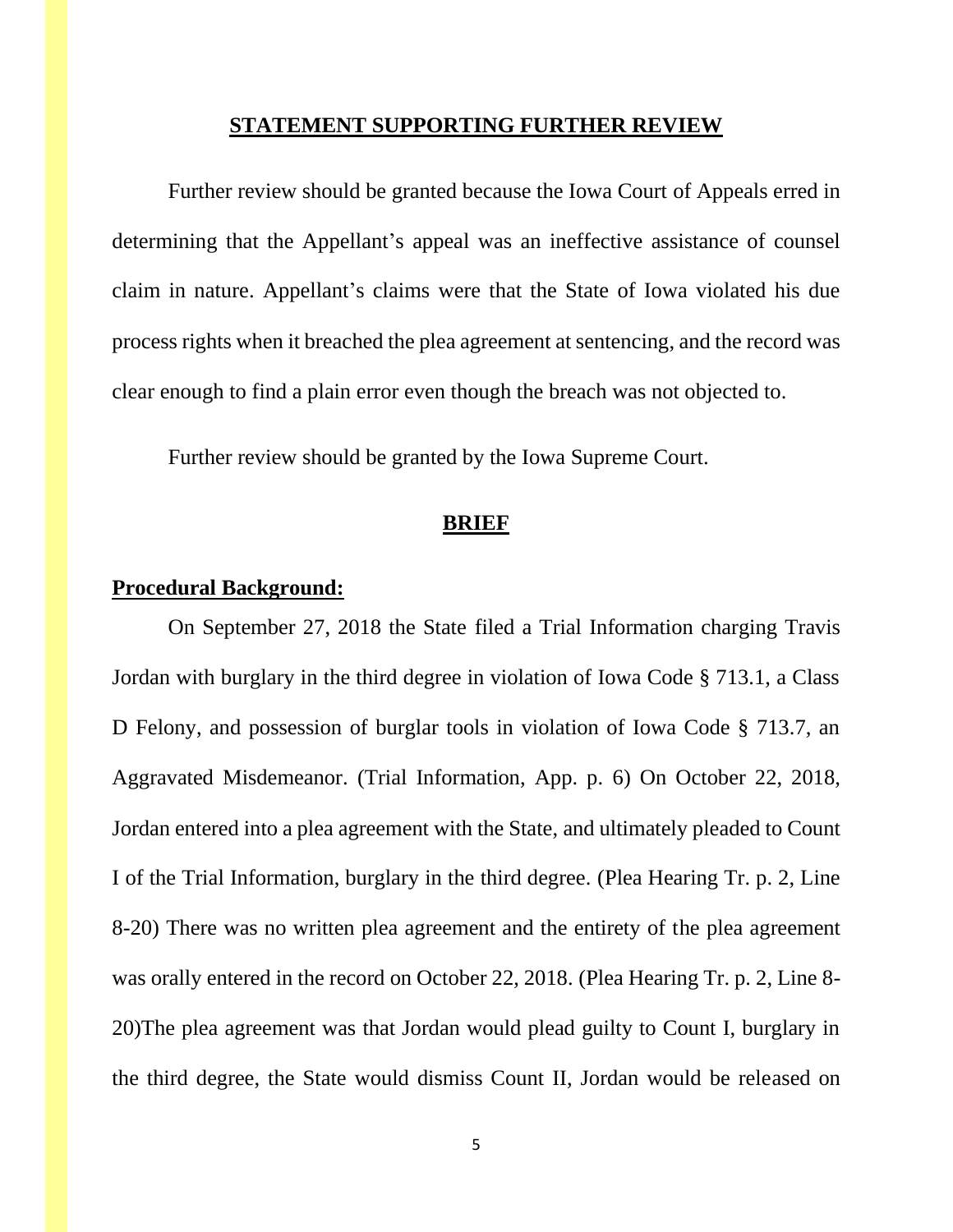supervision awaiting sentencing, the State would remain silent during sentencing, and Jordan could ask for probation during sentencing. (Plea Hearing Tr. p. 2, Line 8-23)

Following the acceptance of the plea, the Court ordered a Presentence Investigation Report (PSI) be compiled. (Order Accepting Plea, App. p.13) Sentencing was scheduled to take place on November 26, 2019, however Jordan failed to appear, and a warrant was issued. (Order for Warrant, App. p. 22) The warrant was returned on June 2, 2019 when Jordan was arrested for failing to appear at his sentencing. (Return of Warrant, App. p. 24) On August 8, 2019, the Court entered an Order resetting Jordan's sentencing for August 19, 2019. (Order Setting Sentencing, App. p.  $25$ <sup>1</sup> An addendum to the PSI was ordered and submitted to the Court on August 15, 201. At the sentencing hearing, the State recommended that Jordan be incarcerated. (Sentencing Hearing Tr. p. 5, Line 4 through p. 6, Line 5) Jordan asked for probation citing the need for mental health treatment, stability in the community, and newly forged supports within the community. (Sentencing Hearing Tr. p. 6, Line 7 through p. 9, Line 16) The District Court ultimately agreed with the State and sentenced Jordan to a term of incarceration. (Sentencing Order, App. p. 25) Jordan filed a timely Notice of Appeal. (Notice of Appeal, App. p. 28)

 $1$  The caption of this order states "Order for Plea." The undersigned believes this order was miscaptioned due to a clerical error and should have been "Order for Sentencing."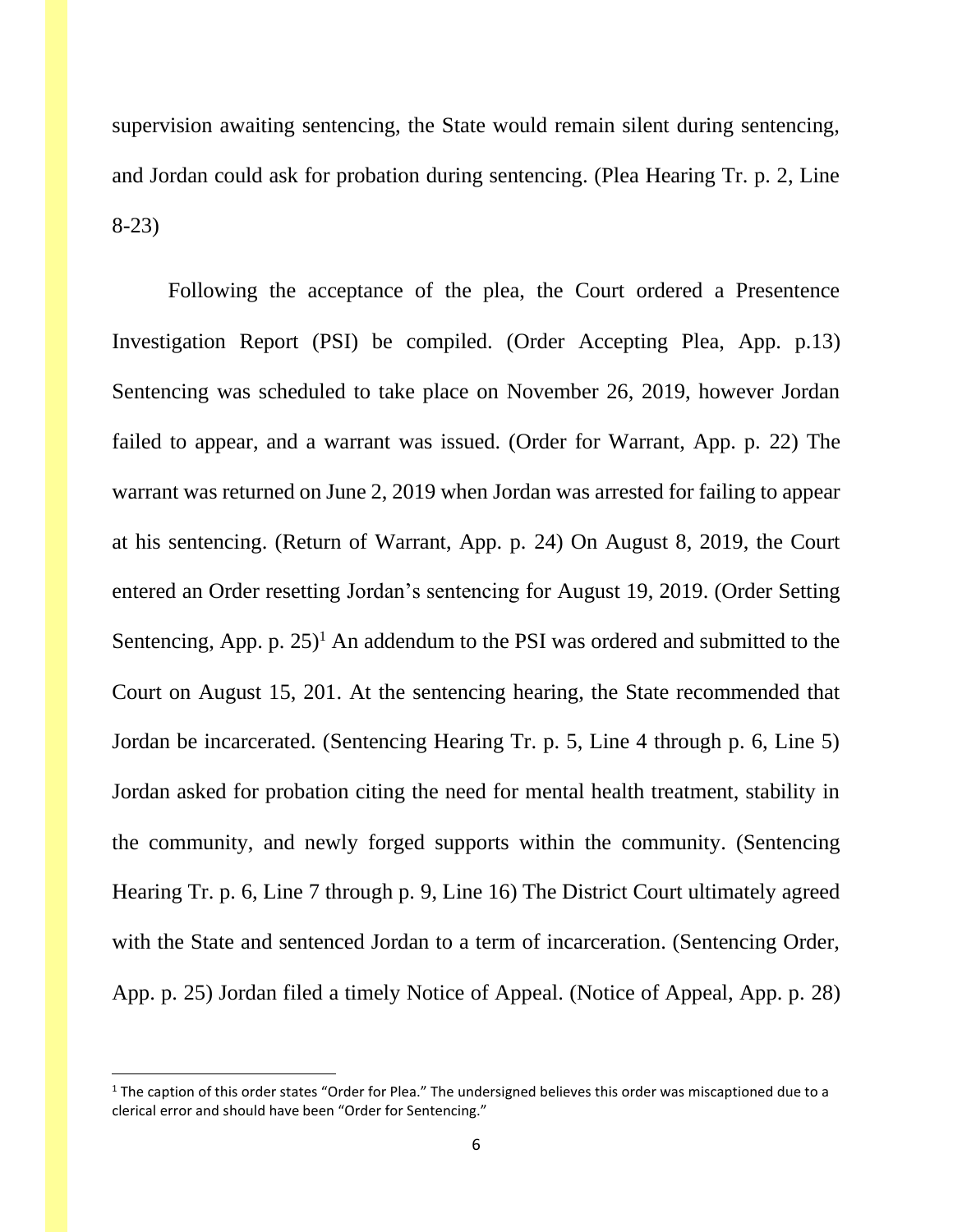Jordan's appeal was heard by the Iowa Court of Appeals and they issued an opinion on November 4, 2020 dismissing his appeal under Iowa Code § 814.6 (2020). Jordan now seeks further review by the Iowa Supreme Court.

**Facts:** On September 24, 2018, Fort Dodge police officers observed a person walking down allies from garage to garage. Officers approached and stopped the person, later identified as Travis Jordan, questioned him as to what he was doing in the area and searched his backpack. (Minutes, App. p. 9) Jordan was arrested and charged with one count of burglary in the third degree and one count of possession of burglar tools. (Trial Information, App. p. 6) On October 22, 2018, the parties reached a plea agreement. (Plea Hearing Tr. p. 2, Line 8-23) The plea agreement was not written, but was orally put into the record. (Plea Hearing Tr. p. 2, Line 8-23):

| Good morning. We are convened in State versus         |
|-------------------------------------------------------|
| Travis Jordan, FECR358194. Originally this matter     |
| was scheduled for a bond review this morning, but     |
| I understand that the purpose of the hearing has      |
| changed. And I'll let the parties explain that to the |
| Court.                                                |
|                                                       |

Ms. Barnaby, do you want to explain what we're doing today?

MS. BARNABY: Yes, your Honor. Mr. Jordan is going to enter a guilty plea to Count I for burglary in the third degree. The State is agreeing to dismiss Count II. The parties are agreeing to release Mr. Jordan RWS after the hearing today.

> The recommendation of the county attorney-- The county attorney's going to agree to remain silent at sentencing,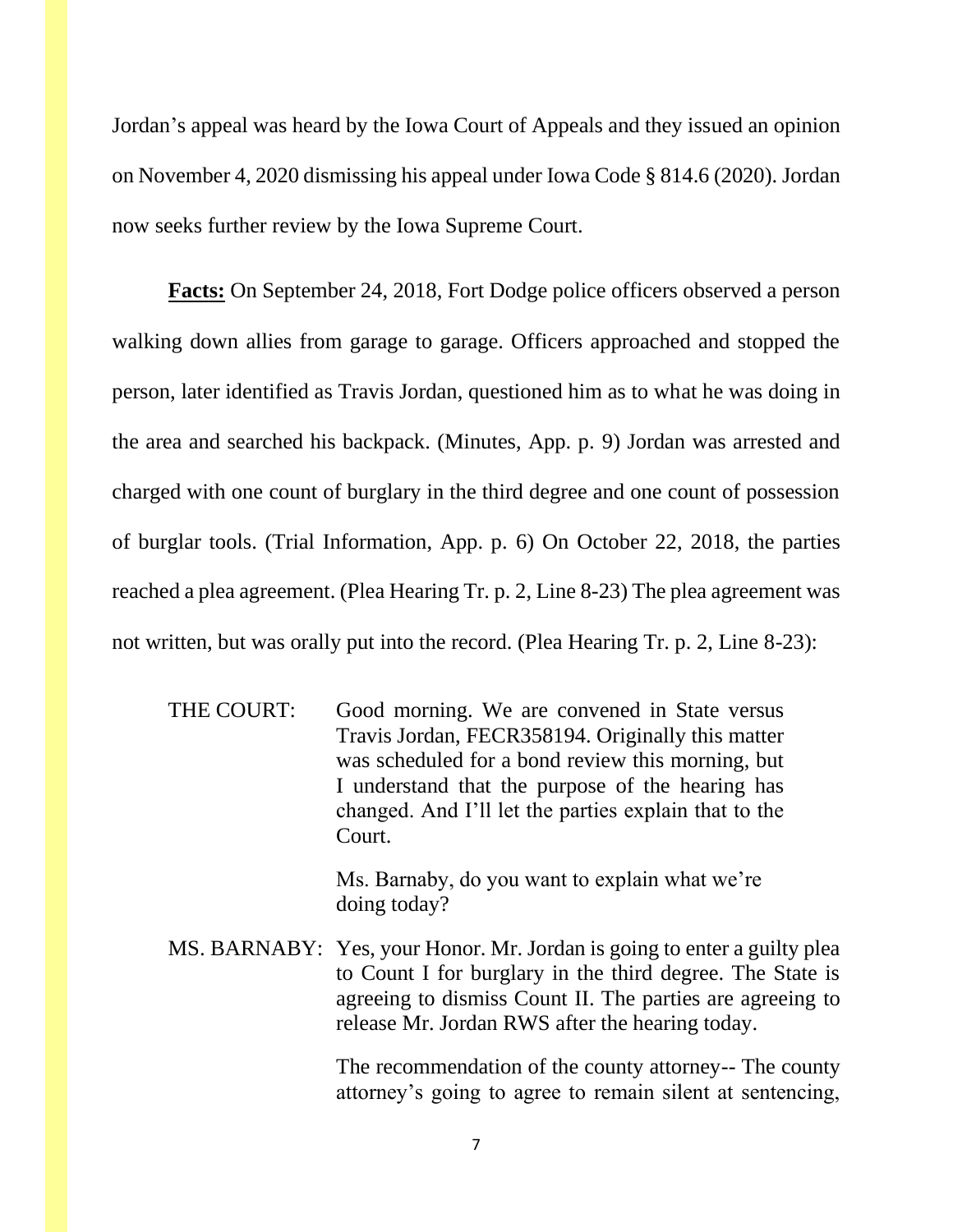and the defendant is free to argue for probation. And that's essentially the plea agreement.

THE COURT: Thank you.

Mr. McIntyre?

MR. McINTYRE: That is the plea agreement reached between the parties, your Honor.

(Plea Hearing Tr. p. 2, Line 8-20) The State agreed that the recitation of the plea

agreement by defense counsel was the full agreement between the parties. The State

did not add any caveats, or conditions to the plea. (Plea Hearing Tr. *passim*) Defense

counsel did, at one point, expand on additional terms of the plea agreement:

- THE COURT: Ms. Barnaby, are you aware of any defenses other than a general denial that would affect the outcome of the case?
- MS. BARNABY: You Honor, my client and I had discussed on a previous occasion possibility of a suppression issue, but the plea agreement is such, the State's agreed not to file a habitual offender charge.

(Plea Hearing Tr. p. 5, Line 22 – p. 6, Line 3) After these additions, the State did not inform the Court of any other factors or conditions of the plea agreement that were not on the record. (Plea Hearing Tr. *passim*)

Jordan failed to appear for his original sentencing in November of 2018 and was arrested on a warrant on June 2, 2019. (Return of Warrant, App. p. 24) At the sentencing hearing in August of 2019, the State did not remain silent pursuant to the plea agreement, but instead stated the following to the Court: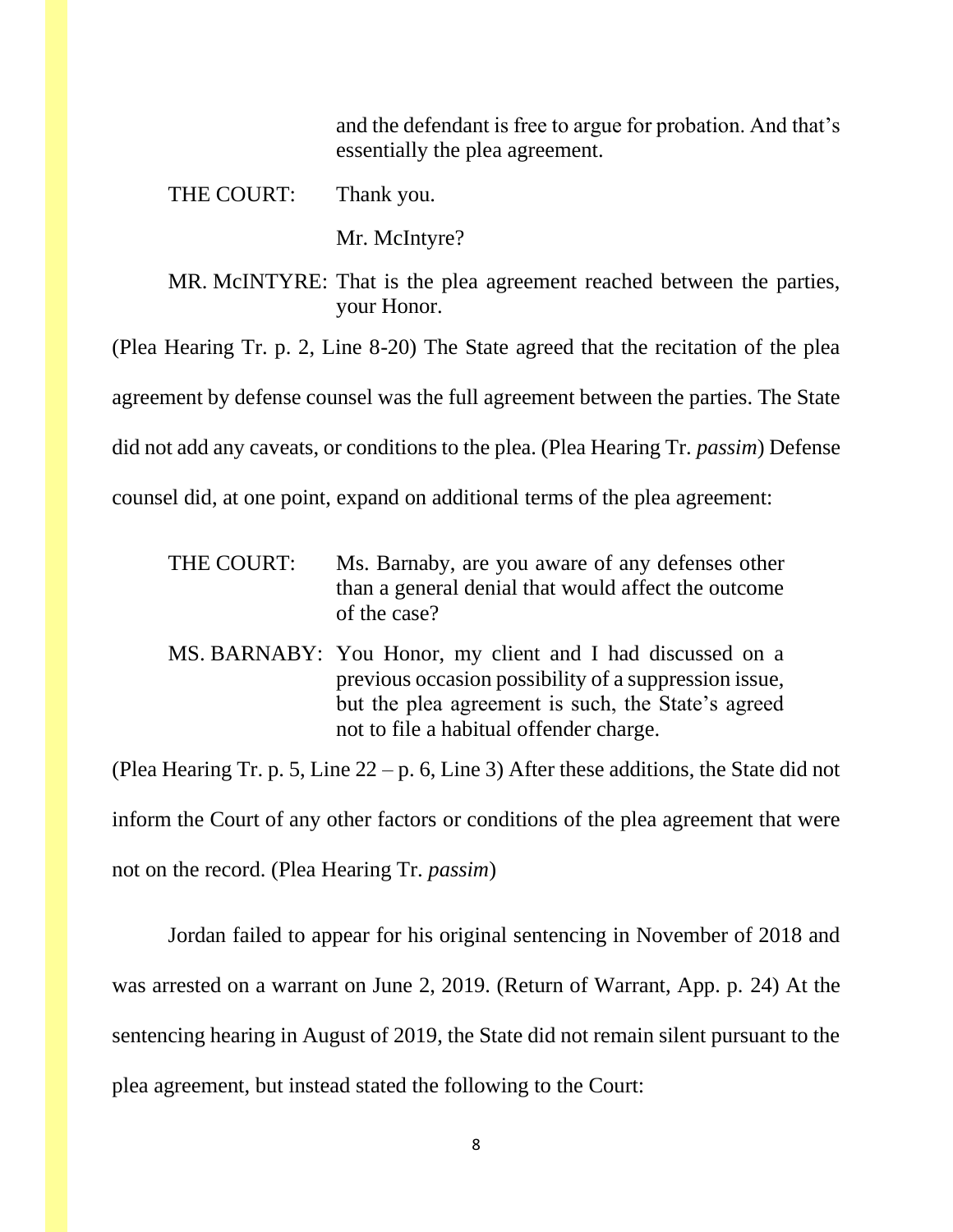MR. McINTYRE: Thank you. I have no witnesses or evidence, just a recommendation, and that recommendation matches that of the PSI that was filed in this case.

> The defendant has a long criminal history that includes burglary and theft cases much like the one that is before the Court today and also includes violent charges. He has been previously incarcerated four times in the State of Iowa.

> And in this case, he was set for sentencing in November of 208, and as the addendum to the presentence investigation report states, he failed to appear at that time and his whereabouts were unknown from November until June  $3<sup>rd</sup>$  of 2019, when he was arrested. So for seven months he absconded. He also has other abscondsions on his record from the past.

> Given his criminal history, the unknown whereabout for seven months pending sentencing after his plea in this matter, the State believes that for protection of the community from future offenses and for rehabilitation of the defendant, that imposition of the five year -- the term not to exceed five years is appropriate.

(Sentencing Hearing Tr. p. 5, Line 4-25) Defense counsel did not object to the

State's failure to adhere to the plea agreement, that the State remain silent at sentencing. (Sentencing Hearing Tr. *passim*) The District Court cited the State's recommendation and the recommendation of PSI as reasoning for sentencing Jordan to a term of incarceration. (Sentencing Hearing Tr. p. 10, Line 12-16) Jordan filed a timely Notice of Appeal. (Notice of Appeal, App. p. 28) On November 4, 2020, the Iowa Court of Appeals dismissed Jordan's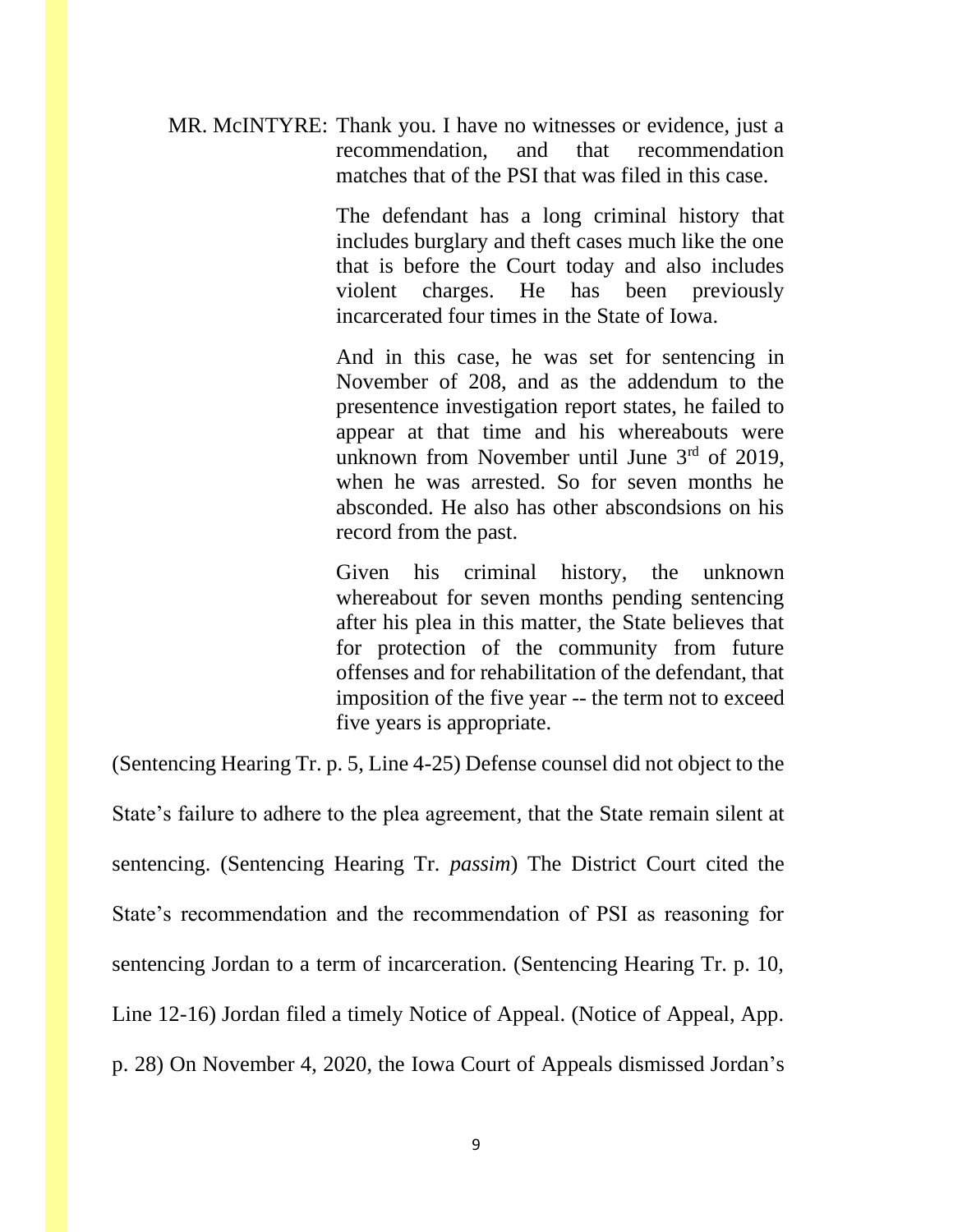appeal finding it lacked subject matter jurisdiction under the amended Iowa Code § 814.6. Jordan now seeks further review from the Iowa Supreme Court.

### **ARGUMENT**

# **THE IOWA COURT OF APPEALS ERRED IN DISMISSING APPELLANT'S DIRECT APPEAL FINDING THAT IT WAS IN NATURE AN INEFFECTIVE ASSISTANCE OF COUNSEL CLAIM AND THEREFORE BARRED BY IOWA CODE § 814.6(1)(a)(3)**

Iowa Code  $\S 814.6(1)(a)(3)$  currently reads, "right of appeal is granted the defendant from a final judgment of sentence, except in the following cases: (3) A conviction where the defendant has plead guilty. This subparagraph does not apply to a guilty plea for a class "A" felony or in a case where the defendant establishes good cause."

On October 22, 2018, Jordan entered into a plea agreement, waiving his rights to a trial in these matters. (Plea Hearing Tr. *passim*) During the hearing his attorney set out the agreement of the parties:

MS. BARNABY: Yes, your Honor. Mr. Jordan is going to enter a guilty plea to Count I for burglary in the third degree. The State is agreeing to dismiss Count II. The parties are agreeing to release Mr. Jordan RWS after the hearing today.

> The recommendation of the county attorney-- *The county attorney's going to agree to remain silent at sentencing,*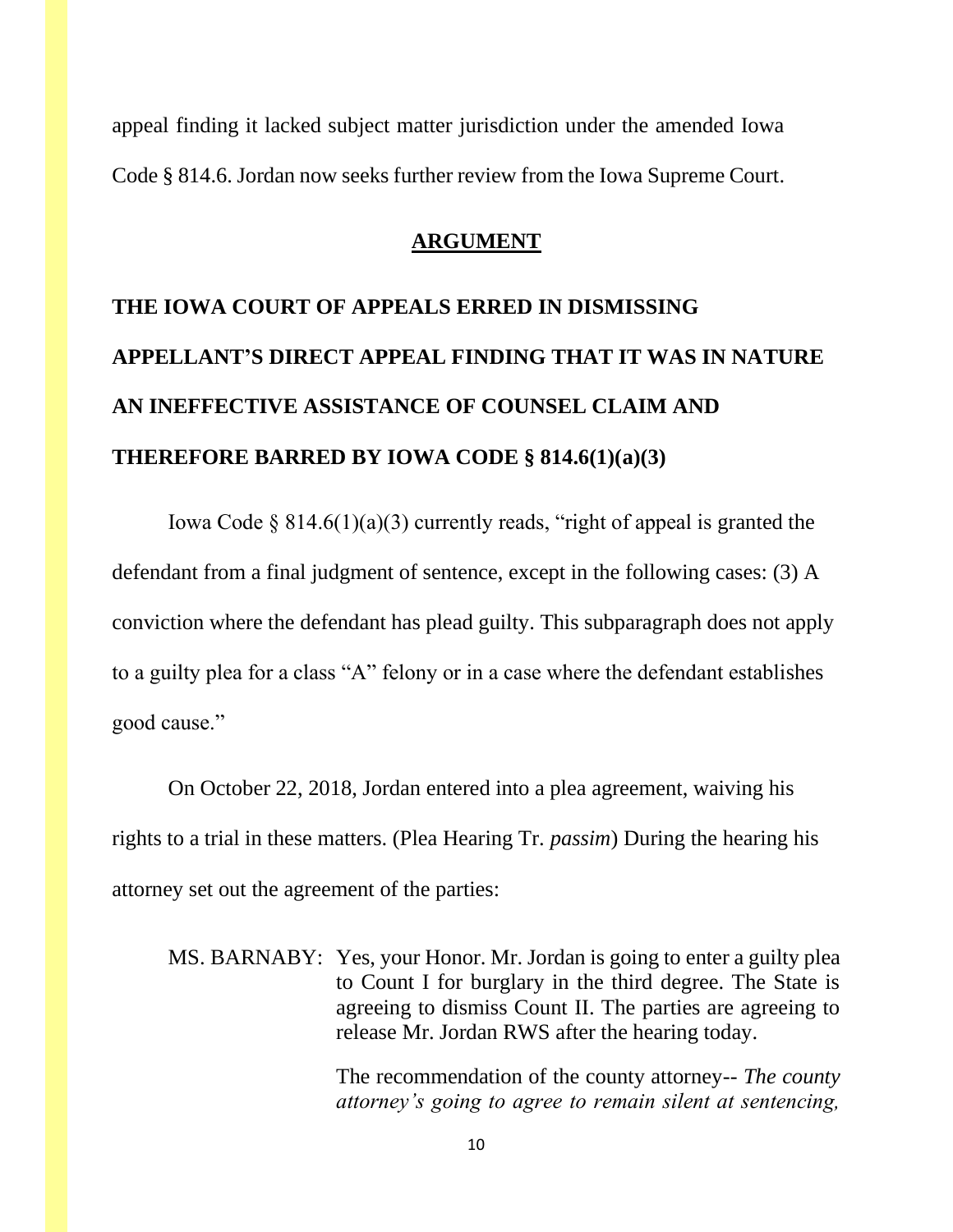*and the defendant is free to argue for probation*. And that's essentially the plea agreement. *Emphasis added.*

The county attorney had an opportunity to add to the record, and when asked if this was the agreement, he stated affirmatively that defense counsel had properly laid out the agreement. (Plea Hearing Tr. p. 2, Line 8-20) At the time of his sentencing, the county attorney did not remain silent but instead recommended that Jordan be incarcerated. (Sentencing Hearing Tr. p. 5, Line 4-25) It is clear on this record that the State breached the plea agreement when it recommended Jordan be incarcerated in prison.

The State breaching the plea agreement was a violation of Jordan's due process rights as Jordan had to give up his trial rights and potential suppression defenses to avail himself of the plea agreement. *Santobello v. New York*, 404 U.S. 257, 262 (1971) (Plea Hearing Tr. *passim*) Improper use of a plea agreement, or breaching a plea agreement, threatens "the liberty of the criminally accused as well as 'the honor of the government' and 'public confidence in the fair administration of justice.'" *State v. Bearse,* 748 N.W.2d at 215 (Iowa 2008) *citing State v. Kuchenreuther*, 218 N.W.2d 621 (Iowa 1974). "Violations of plea agreements 'adversely impact the integrity of the prosecutorial office and the entire judicial system."' *Bearse* 748 N.W.2d at 215 *citing State v. King,* 576 N.W.2d 369, 370 (Iowa 1998). When the integrity of our entire judicial system is implicated by the conduct of the State, a defendant should not have to wait for the limited remedies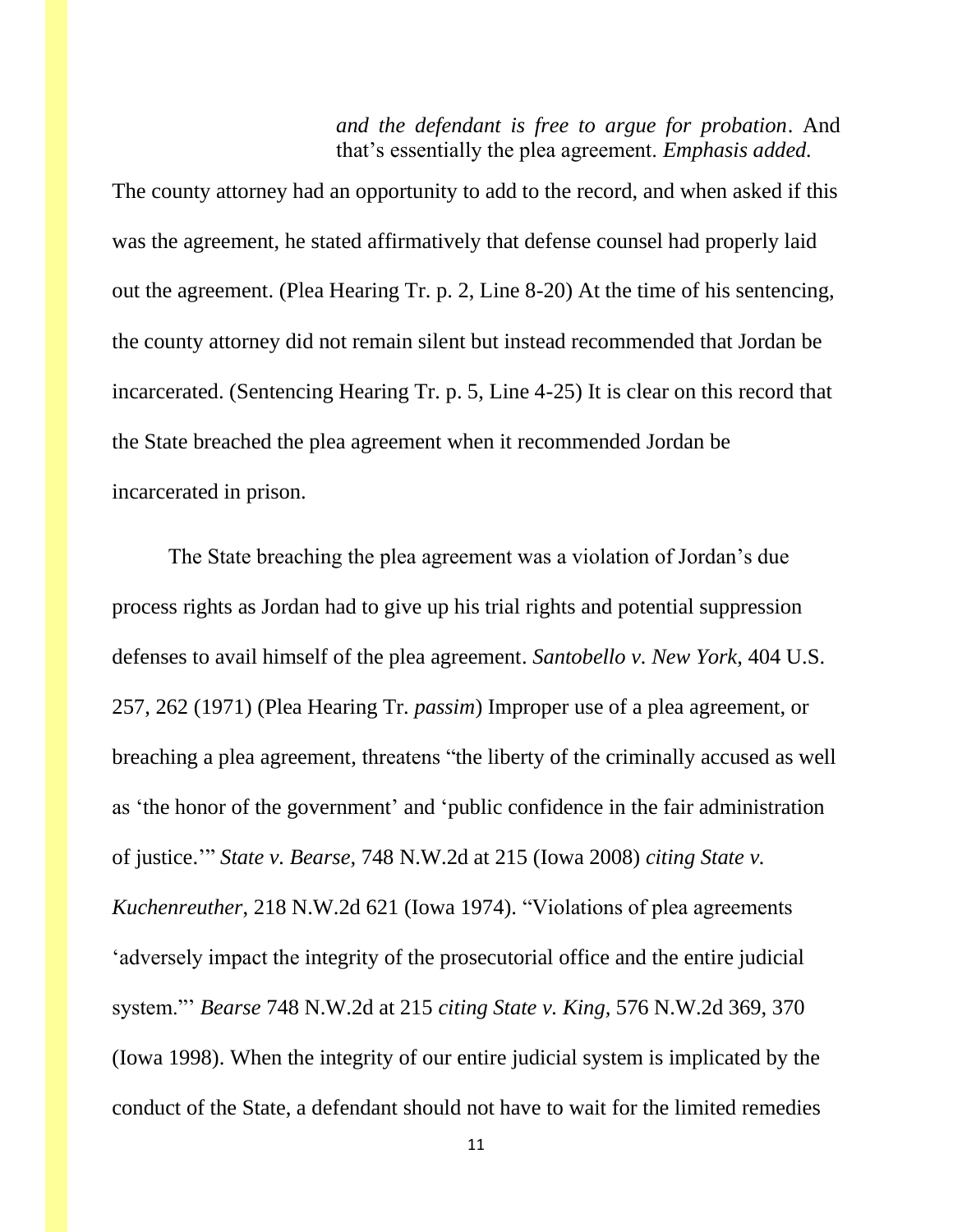available in a postconviction relief proceeding. Prosecutorial misconduct in breaching a plea agreement, like the sentencing court relying on an impermissible factor, should not require an objection to preserve error. The breach is fundamentally unfair to a defendant, especially when the prosecutor is asking for a more punitive sentence than previously agreed to. An additional fairness issue is that all of the onus is on a defendant or defense counsel. When we have a blatant breach of a plea agreement, the question should rest on if the State acted in a way that violated the defendant's due process rights, creating an unfair proceeding. On the contrary, we look at if the defendant, or their counsel, preserved error, put every issue on the record, and appealed in the proper way. This system is exponentially unfair to a pro se defendant that more than likely does not understand the intricacies of the law. If it is determined that error preservation is necessary in prosecutorial misconduct cases in order to directly appeal, it is a grim prospect for pro se defendants. It is worrisome that a pro se defendant can plead guilty, the State can egregiously breach a plea agreement, and the defendant is essentially without remedy because their main avenue of relief (ineffective assistance of counsel PCR claims) is not available because they weren't represented and Iowa Code § 814.6 bars their direct appeal.

If the Court believes that the current version of Iowa Code § 814.6 is applicable to Jordan's appeal, Jordan believes that the county attorney breaching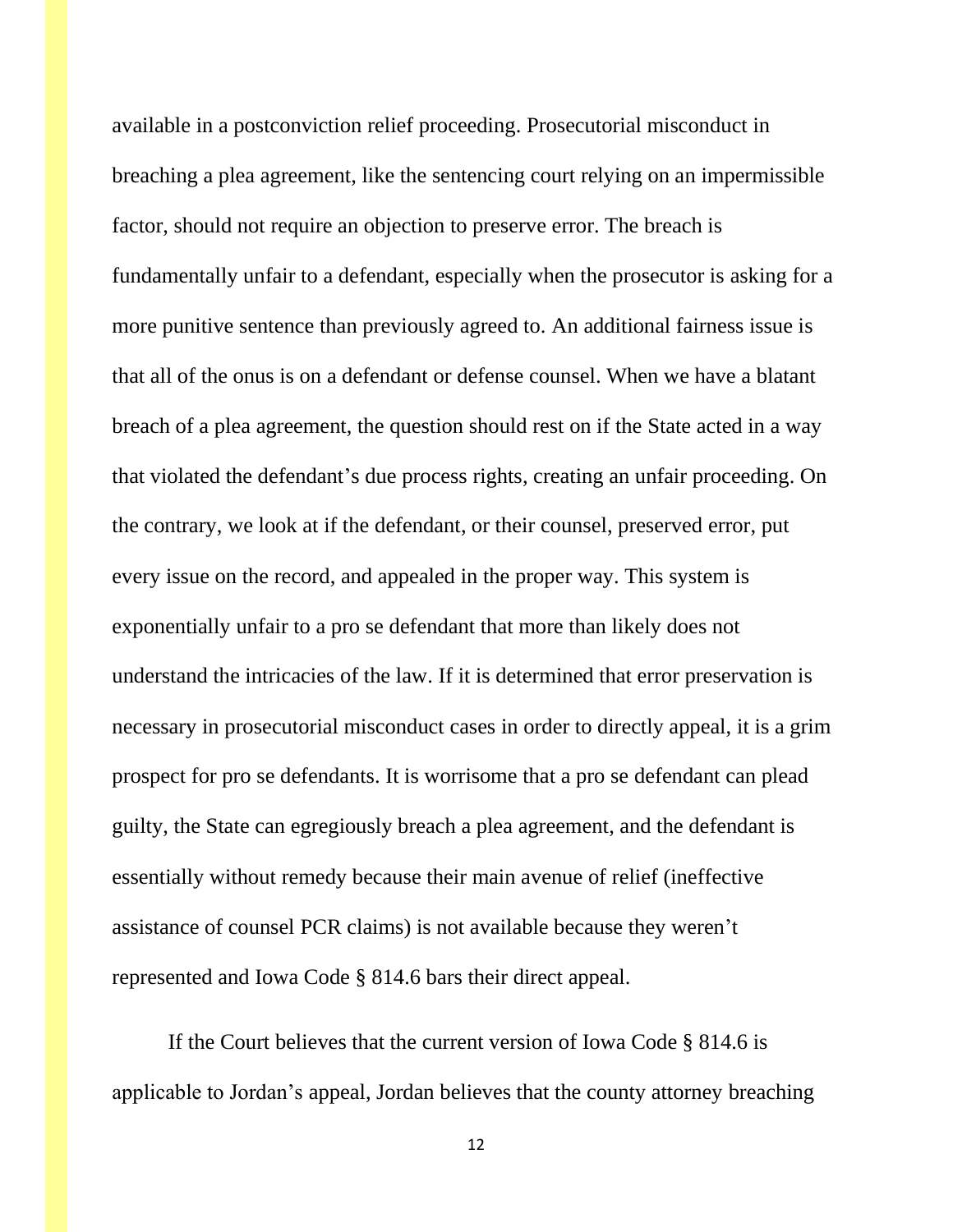the plea agreement constitutes "good cause" as contemplated by Iowa Code § 814.6(1)(a)(3). "Good cause" has been clarified by the Iowa Supreme Court to mean, "a legally sufficient reason." *State v. Damme,* 944 N.W.2d 98, at 104 (Iowa 2020) Jordan believes that the violation of his due process rights is a legally sufficient reason to warrant a direct appeal.

An additional argument is that Jordan is not challenging the plea or imposed sentence itself, but rather he is appealing the breach of the plea agreement; that the prosecutor did not abided by his end of the contract. *See State v. Beres*, 943 N.W.2d 575 (Iowa 2020) ("This case gives us the opportunity to reaffirm once more that plea agreements are contracts, and accordingly, they are subject to general principles of contract law.") It is of significant import that this contract is ultimately negotiated with the intended result being that the defendant waives several constitutional protections. Jordan contends that a breach of contract by the State is a legally sufficient reason to allow a direct appeal.

The plea agreement in this case was that the county attorney would remain silent during sentencing. During the sentencing, the county attorney did not remain silent and in fact asked the trial court to sentence Jordan to incarceration. (Sentencing Hearing Tr. p. 5, Line 4-25) Jordan's due process rights, and rights under contract law, were violated when the prosecutor failed to remain silent. This matter should be heard on further review and ultimately remanded for resentencing

13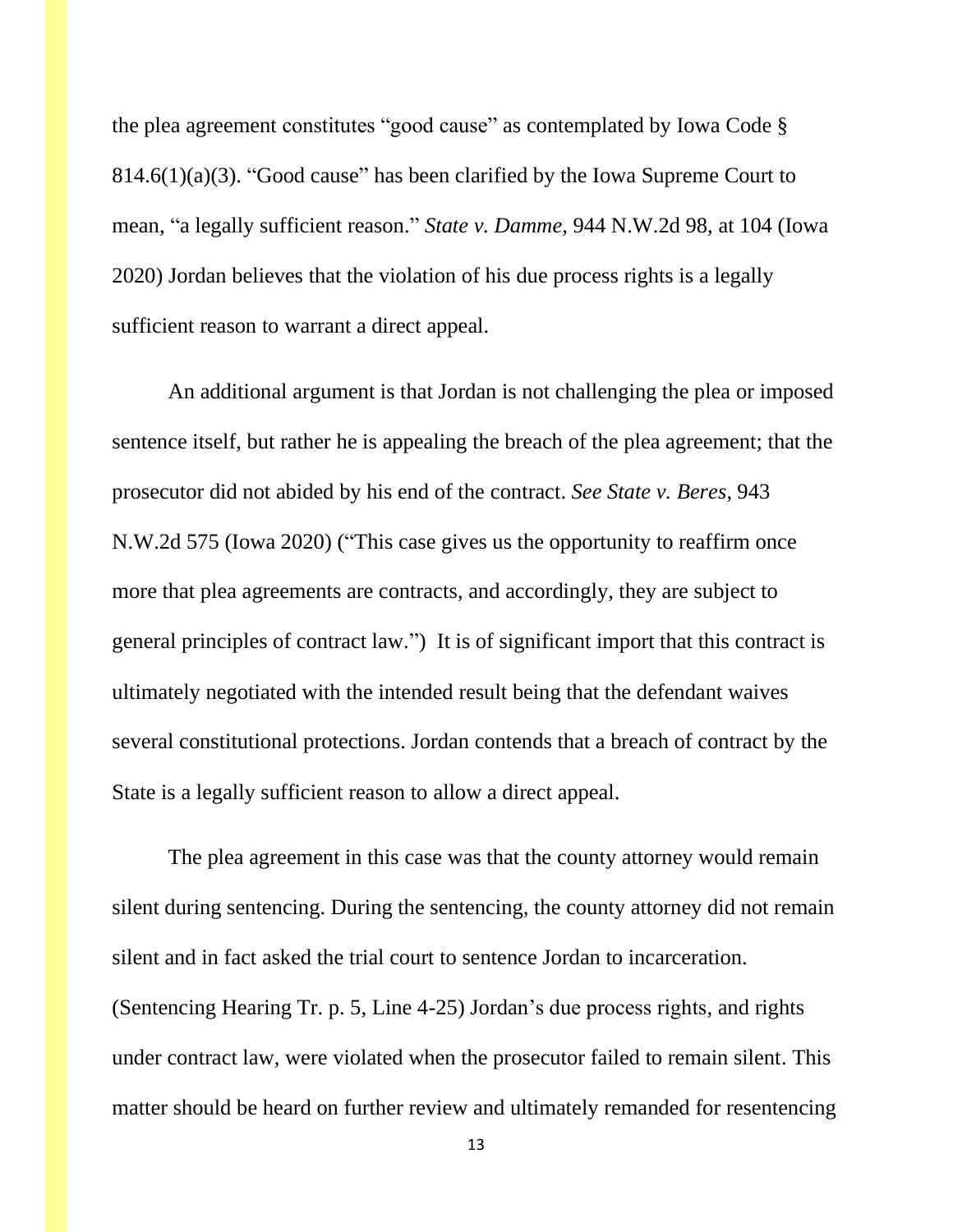in front of a different judge, requiring the county attorney to specifically perform their end of the plea agreement and remain silent during sentencing.

### **CONCLUSION**

For the foregoing reasons, Travis Jordan respectfully requests hereby requests further review be granted, and the Iowa Court of Appeals November 4, 2020 decision be reversed. That the Court further order his sentence vacated and remand his case for resentencing in front of a different judge, requiring the county attorney to specifically perform their end of the plea agreement and remain silent during sentencing.

Respectfully submitted,

/s/Jesse A. Macro, Jr. Jesse A. Macro, Jr. AT0004975 Macro & Kozlowski, LLP 3737 Woodland Avenue, Suite 400 West Des Moines, IA 50266 515-327-1750 (tel.) 515-327-1250 (fax.) jesse@macrolaw.com Attorney for Defendant-Appellant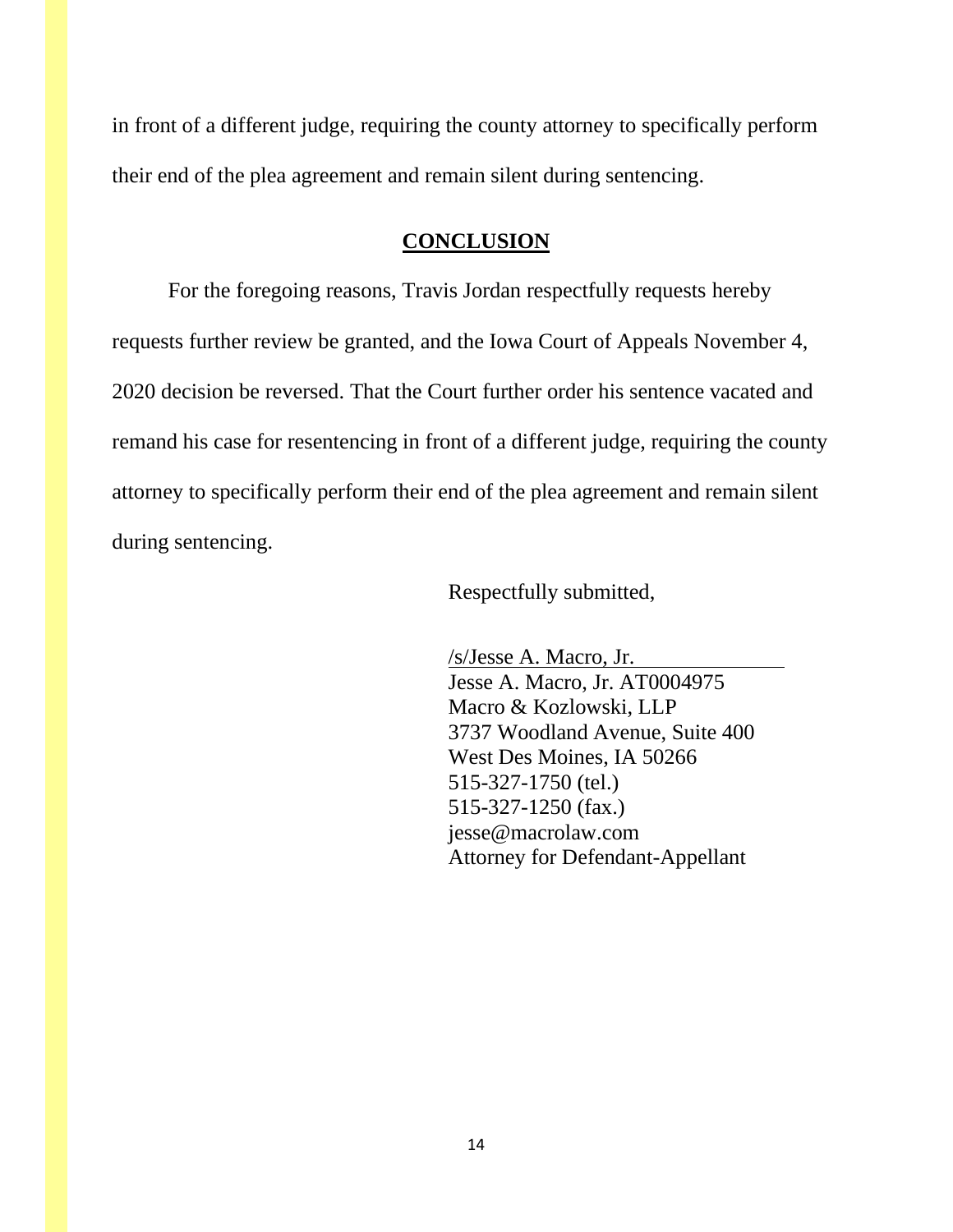### **CERTIFICATE OF COMPLIANCE WITH TYPE-VOLUME LIMITATION, TYPEFACE REQUIREMENTS, AND TYPE-STYLE REQUIREMENTS**

This brief complies with the type-volume limitation of Iowa R. App. P.  $6.903(1)(g)(1)$  because this brief contains 2329 words, excluding the parts of the brief exempted by Iowa R. App. P.  $6.903(1)(g)(1)$ .

This brief complies with the typeface requirements of Iowa R. App. P.  $6.903(1)(e)$  and the type-style requirements of Iowa R. app. P.  $6.903(1)(f)$  because this brief has been prepared in a proportionally spaced typeface using Microsoft Office Word in 14-point Times New Roman font.

/s/Jesse A. Macro, Jr. 11/24/2020 Jesse A. Macro, Jr. Date

### **ATTORNEY'S COST CERTIFICATE**

I, Jesse A. Macro, Jr., hereby certify that the actual cost of reproducing the necessary copies of the Proof Brief was \$\_1.60\_\_ and that the amount has actually been paid in full by me.

> /s/Jesse A. Macro, Jr. Jesse A. Macro, Jr.